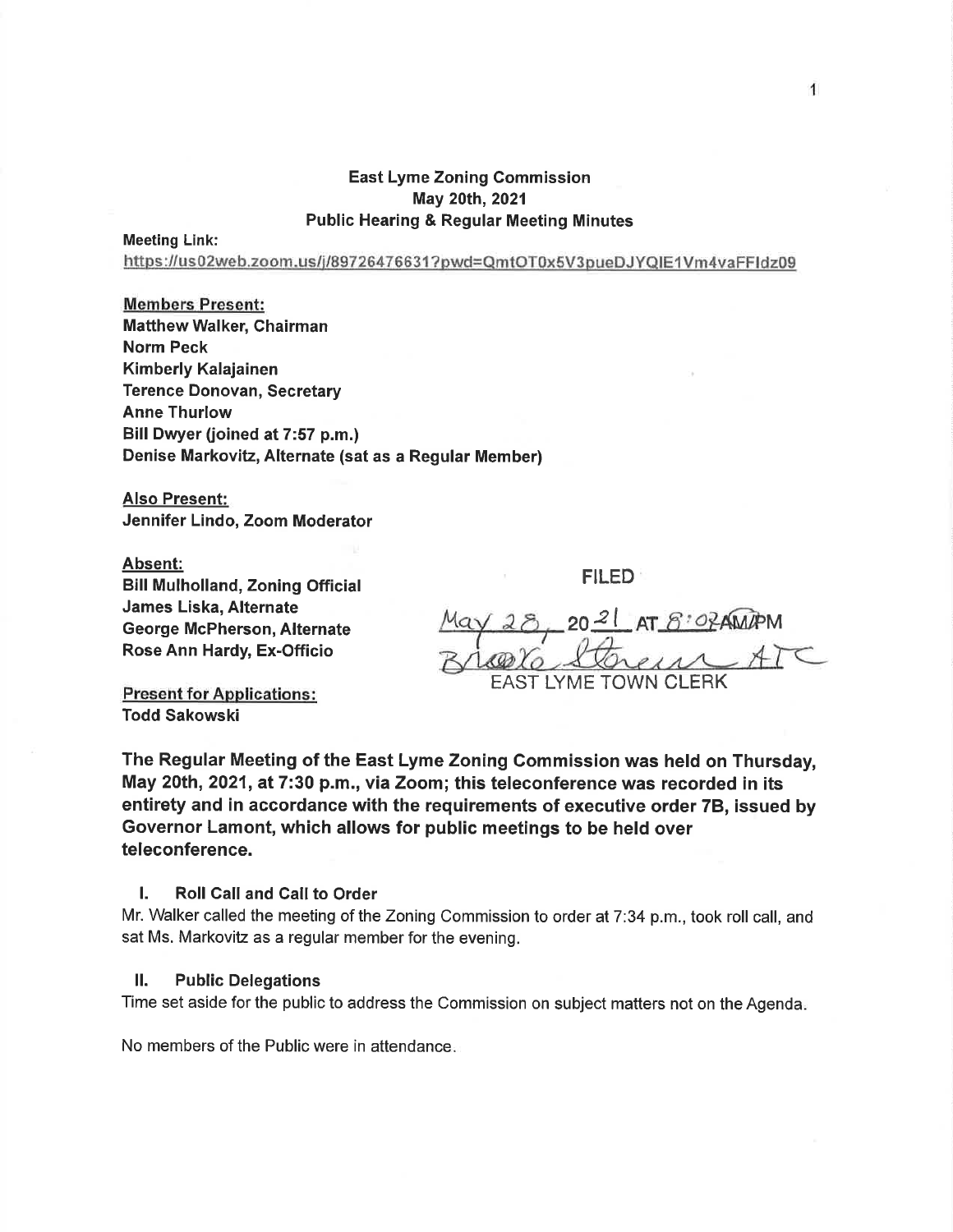#### III. Public Hearings

1. Application of the East Lyme Zoning Commission for a Text Amendment to the East Lyme Zoning Regulations Section 25.4.3-t to add "should a public hearing for a Special permit be continued the applicant shall modify or replace the sign and add language announcing the continuance which shall include the time, date and location of said hearing".

Mr. Walker noted the legal ad for this item has been run and Mr. Donovan read Mr. Mulholland's memorandum dated April 18th, 2021 into the record.

The Commission discussed the text amendment and some of the following was said:

- Mr. Walker noted that Mr. Donovan thought of and had a large part in generating this text amendment.
- o He said it makes sense because we want public comment, input and for them to be informed; as a Commission, we want transparency.
- Mr. Donovan said in the past there have been applications during which an applicant has postponed their scheduled public hearing and many members don't follow up on the next meeting or are unaware of the postponement.
- $\bullet$  Mr. Peck said he's not opposed to this idea and understands the reason for it, but it's an additional burden for the applicant; when we have a meeting that is continued for two weeks the applicant doesn't have the 15 days they normally do for noticing the public hearing.
- o He said there has to be some kind of due date for the sign being posted.
- o Mr. Donovan proposed adding "shall modify or replace the sign within 3 days of continuation."
- o Mr. Peck said he isn't sure if 3 days is enough time.
- Mr. Donovan said the sign is already made, all that is required, is for the date to be changed.
- o Mr. Peck suggested "7 days prior to the continued public hearing date" instead.
- $\bullet$  Mr. Walker said he thinks that is sufficient, it gives people several days to drive by the sign and see it.
- o Mr. Donovan asked if we should postpone this item and consult with Mr. Mulholland about the additional language.
- $\bullet$  Mr. Walker said this public hearing will have to be continued in case anyone from the public wishes to speak after hearing the new language.

Mr. Walker called for Public Comment and there was none

## **MOTION (1)**

Mr. Donovan moved to continue the Public Hearing. Ms. Thurlow seconded the motion. Motion carried, 6-0-0.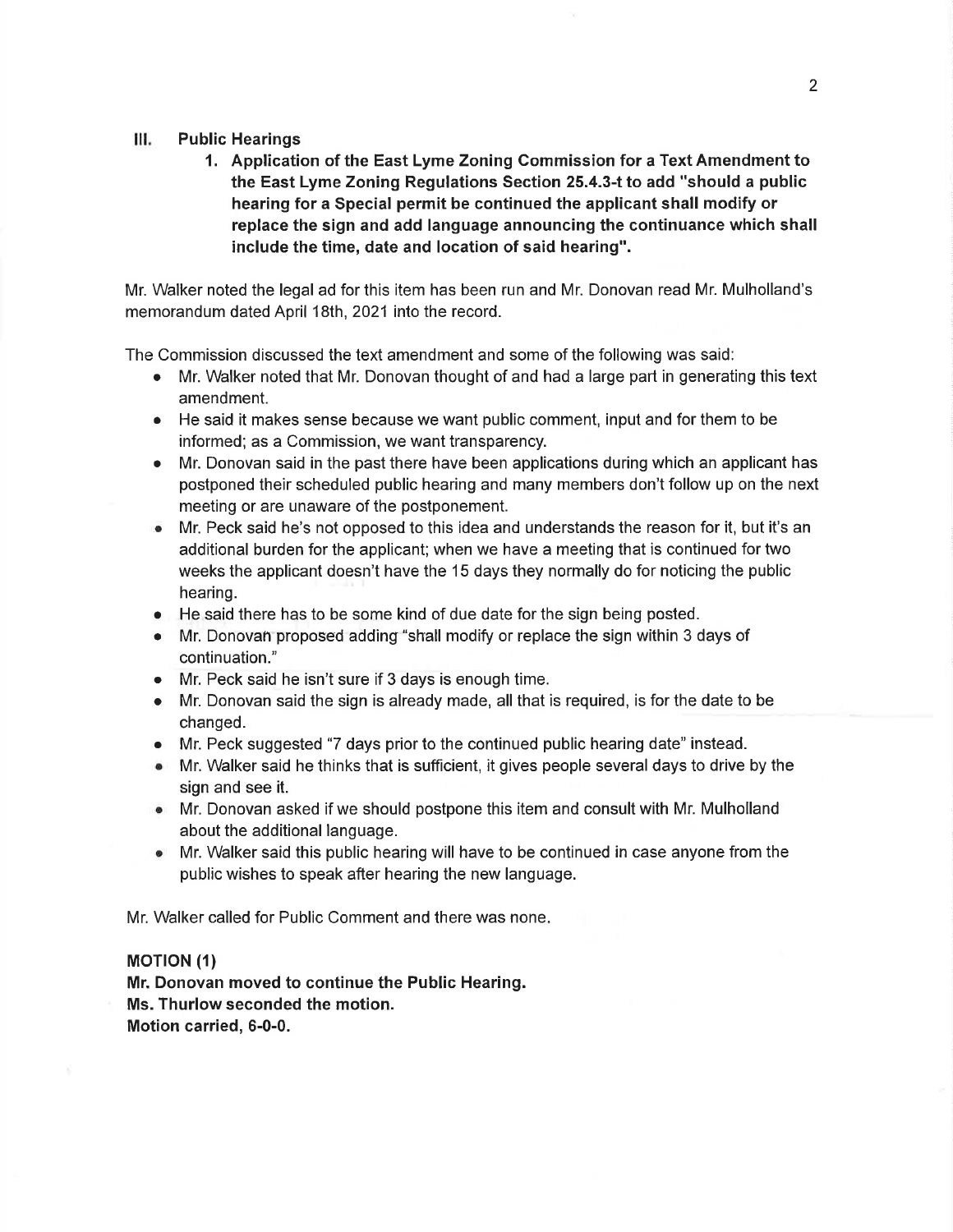# 2. Application of Todd Sakowski for a text amendment to the East Lyme Zoning Regulations Section 20.28 and 25.3.3 to allow Taproom Brewery Service in CB Zones by way of a Special Permit.

Mr. Donovan said he's going to recuse himself from this item.

Mr. Walker noted the legal ad for this item has been run and Mr. Walker read Mr. Mulholland's memorandum dated May 17th, 2021 into the record.

Mr. Sakowski came forward and offered the following comments:

- During Covid there were some executive orders that went into place which allowed them to have a patio.
- It was a huge savior for them throughout the Summer months and carried them through today.
- The most common thing they heard from customers was that they liked it and was it going to be permanent.
- o This application is really just a continuation of what they're already doing.
- It brings people outside where they want to be during the Summer and nice days are always slow for them inside the taproom.
- The food truck portion was added in case they did get permission but the wording can certainly be changed for clarification.
- Most of the language is inline with what restaurants are currently allowed to do.

Mr. Walker said the vendor question is not necessarily a question that needs to be answered tonight since this application is for a text amendment and they would still need to apply for the special permit to proceed.

Mr. Walker called for Commission comments and there was none.

Mr. Walker called for Public Comment and there was none.

Mr. Walker said this looks pretty straightfonrvard to him and the foodtruck question can be resolved as we move along.

#### **MOTION** (2)

Ms. Kalajainen moved to close the Public Hearing at 7:43 p.m. Mr. Dwyer seconded the motion. Motion carried, 6-0-0.

#### lV. Regular Meeting

1. Application of the East Lyme Zoning Commission for a Text Amendment to the East Lyme Zoning Regulations Section 25.4.3-t to add "should a public hearing for a Special permit be continued the applicant shall modify or replace the sign and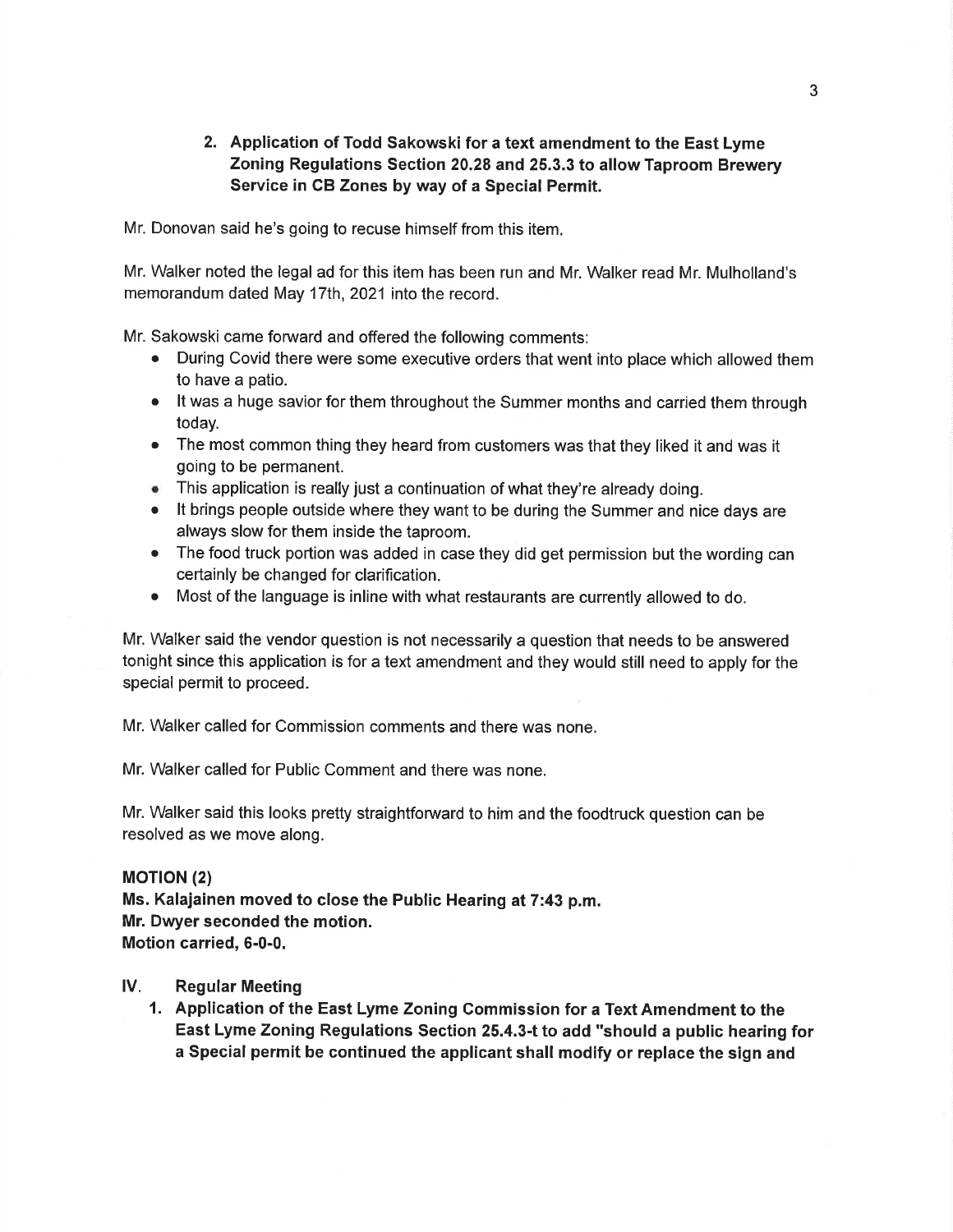add language announcing the continuance which shall include the time, date and location of said hearing".

This Public Hearing has been continued until the next meeting.

2. Application of Todd Sakowski for a text amendment to the East Lyme Zoning Regulations Section 20.28 and 25.3.3 to allow Taproom Brewery Service in CB Zones by way of a Special Permit.

Mr. Walker noted that Mr. Dwyer joined the zoom meeting at 7:57 p.m. Mr. Dwyer confirmed that he's up to speed on this application since only 5 members are sitting and Mr. Donovan has recused himself.

Ms. Thurlow asked if the food trucks are vendors from Niantic and Mr. Sakowski responded that their preference is to work with local restaurants but have gone outside of Town when necessary.

Mr. Walker said they have a great business and have been an asset to the Town

#### **MOTION (3)**

Ms. Kalajainen moved to approve the application of Todd Sakowski for a text amendment to the East Lyme Zoning Regulations Section 20.28 and 25.3.3 to allow Taproom Brewery Service in CB Zones by way of a Special Permit, as presented. Ms. Markovitz seconded the motion. Motion carried, 6-0-0.

Mr. Mulholland said these items will be published next Thursday April 15th, 2021 and become effective next Friday April 16th, 2021.

Mr. Donovan rejoined the Commission and Ms. Markovitz stepped down from sitting as a regular member since Mr. Dwyer joined the meeting.

3. Approval of Minutes

a. April22nd,2021

**MOTION (4)** 

Mr. Donovan moved to approve the meeting minutes of April 22nd, 2021 as presented. Mr. Dwyer seconded the motion.

Motion carried, 5-0-1.

Mr. Walker abstained from the vote due to his absence from the April 22nd, 2021 meeting.

## V. Old Business

There was none.